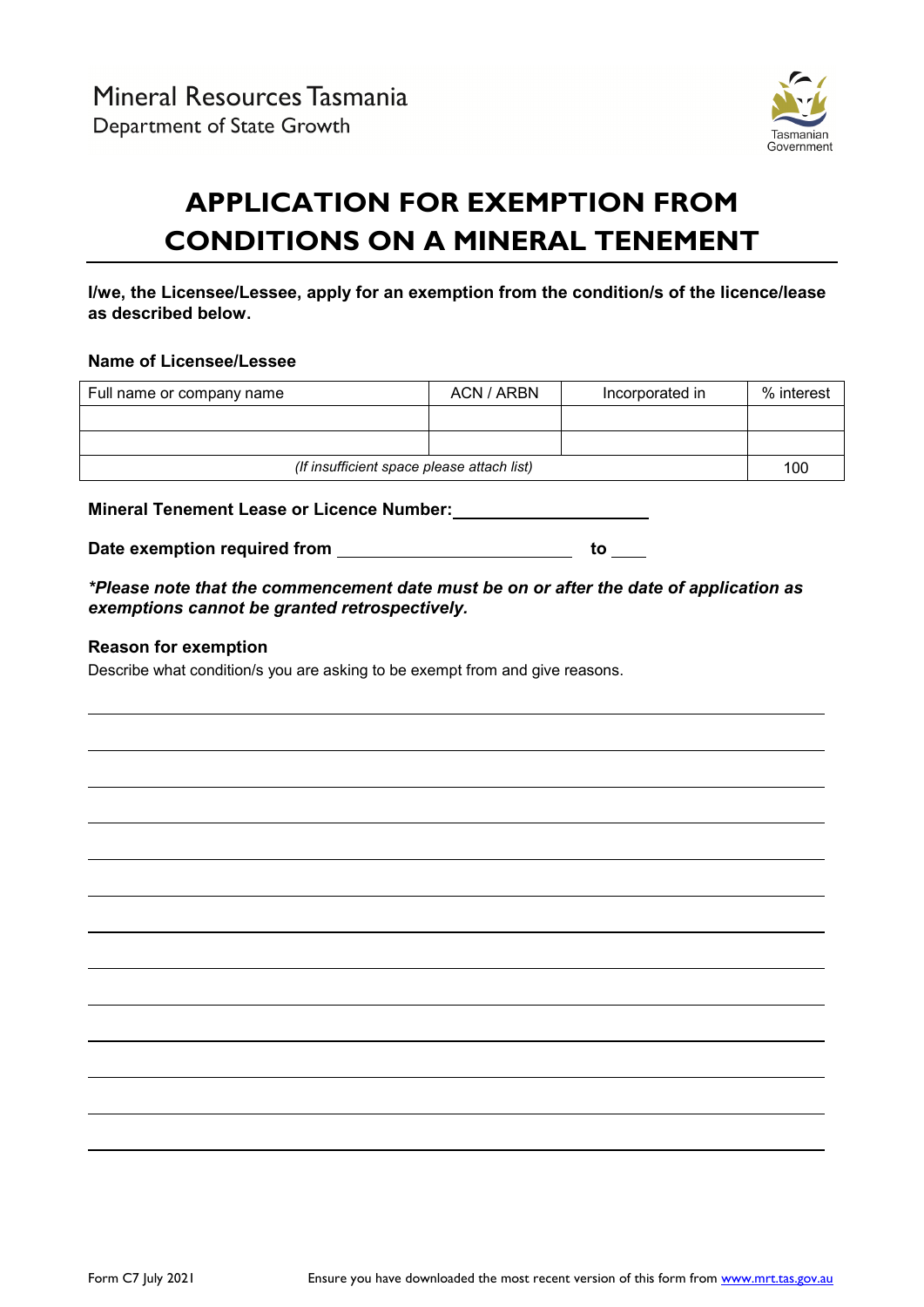# **Signature of lessee/licence holder/s**

| Full Name of Applicant/s | Signatures of Applicant/s | Date |
|--------------------------|---------------------------|------|
|                          |                           |      |
|                          |                           |      |

#### **Note:**

If the lodging party is not the applicant (or where the applicant is a company, the Company Secretary or a Director of that company), written evidence must be provided that the lodging party is authorised to do so on behalf of the applicant, for example a signed statement on company letterhead.

#### **The prescribed application fee \$354.75 must accompany this application.**

| A receipt will not be issued unless requested. Receipt required YES $\Box$ |  |  |
|----------------------------------------------------------------------------|--|--|
|                                                                            |  |  |

| Applications made through Service Tasmania: STaRS Code: MR1 |  |                                                                                                                                                       |
|-------------------------------------------------------------|--|-------------------------------------------------------------------------------------------------------------------------------------------------------|
|                                                             |  |                                                                                                                                                       |
|                                                             |  |                                                                                                                                                       |
| Cost allocation: 2125.45.4612 (Application Fee)             |  |                                                                                                                                                       |
|                                                             |  |                                                                                                                                                       |
|                                                             |  |                                                                                                                                                       |
| Application for Exemption: <b>Approved</b> Refused          |  |                                                                                                                                                       |
|                                                             |  |                                                                                                                                                       |
|                                                             |  | Receipt Number ______________________________<br>Signed Minister for Resources Learning and Contract and Contract and Contract of Signed Minister for |